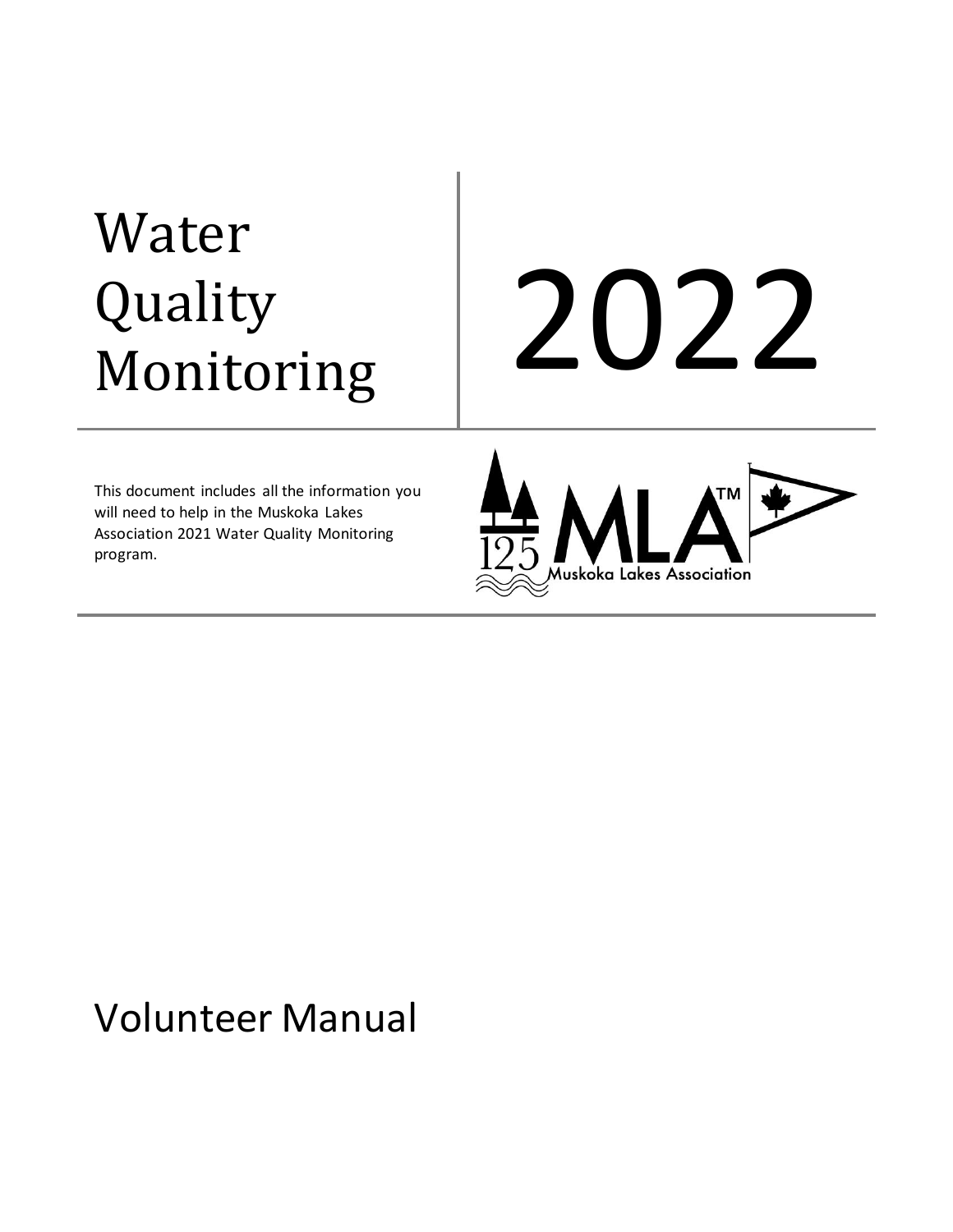## **Table of Contents**

|                             | Page |
|-----------------------------|------|
| 1. The MLA                  | 2    |
| 2. Introduction             | 3    |
| 3. Legal and Safety         | 5    |
| 4. Equipment                | 6    |
| 5. Roles & Responsibilities |      |
| 6. Collecting Your Samples  | 8    |
| 7. Glossary                 | 14   |
| 8. Notes                    | 16   |
| <b>9.</b> Sample Data Sheet | 17   |
| 10. Data Sheets             | 18   |
| 11. Sampling Information    | 23   |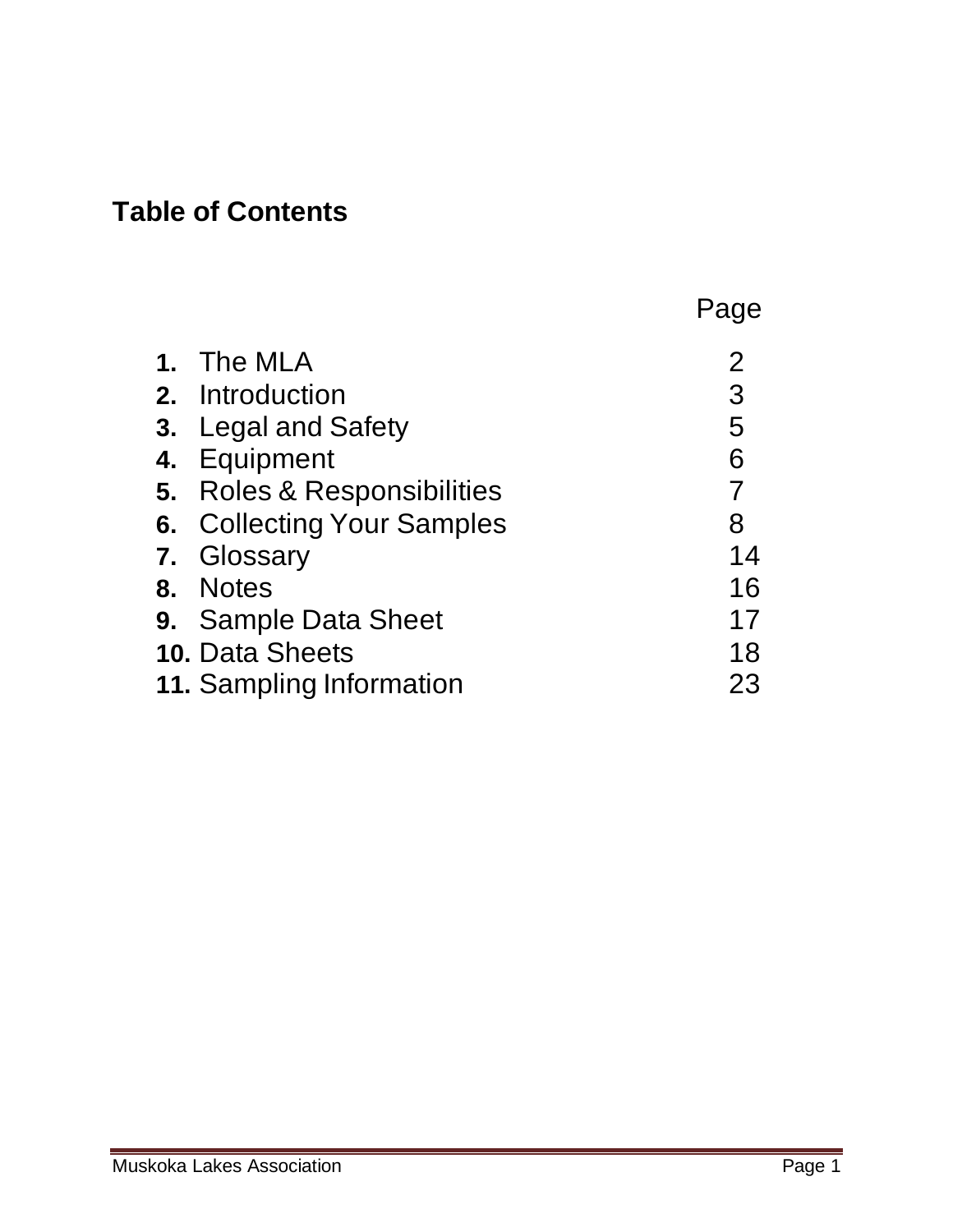# **1. The MLA**

The Muskoka Lakes Association's mission is to promote the responsible use, enjoyment and conservation of the unique Muskoka environment. Our efforts are concentrated in four areas:

- 1. **We protect and promote water quality** The MLA operates the most comprehensive citizen science water monitoring program of any lake association in Canada. Known as the Water Quality Initiative, this program focuses on the near shore, where members access water near their residences. The MLA shares this data with district and municipal governments, and when issues arise, works with a variety of stakeholders to find solutions.
- 2. **We advocate for responsible government and fair taxation** The MLA believes fair waterfront taxation depends on responsible, efficient spending by district, municipal and provincial governments.
- 3. **We promote responsible land use** The MLA advocates for strong environmental standards and smart, forward-thinking land use and development planning that respects the unique character of Muskoka's communities.
- 4. **We lead on important Muskoka issues** The MLA participates in the efforts of Muskoka's district and municipal governments, reporting back to members and taking action on issues that affect waterfront property owners.

#### **The fun side of cottaging**

Serious issues are important, but let's face it: a trip to the cottage is all about having fun with family and friends. That's why the MLA supports, funds or operates a variety of cottage-focused events, including an annual aquatic regatta, sailing regattas, biennial boat show, bonspiel and seedling day. We produce an annual, high quality yearbook, and keep our members up-to-date on Muskoka happenings with a regular newsletter.

To learn more about the Muskoka Lakes Association and the efforts of its committees, please go to [www.mla.on.ca](http://www.mla.on.ca/)

#### **Contact Information:**

Muskoka Lakes Association 65 Joseph Street, 2nd Floor Ph: 705-765-5723 Box 298 Fax: 705-765-3203 P0B 1J0

Port Carling, ON email: [waterquality@mla.on.ca](mailto:waterquality@mla.on.ca)

Chris Cragg Environment Water Quality Committee Chair 705-764-1933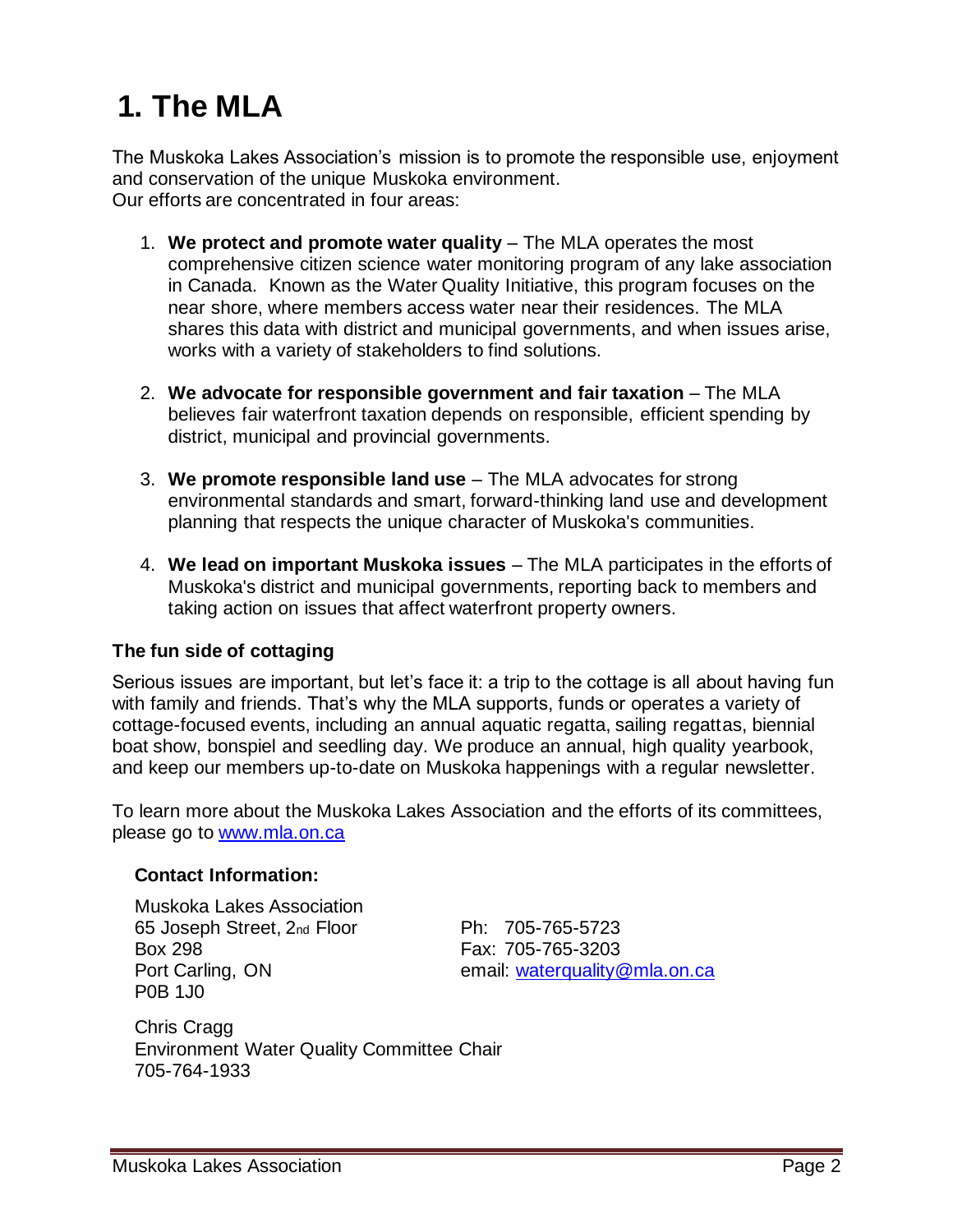# **2. Introduction**

This Volunteer Field Manual is a step-by-step guide for volunteers to collect biological (bacteria), chemical (phosphorus) and physical (clarity and temperature) water quality data.

#### **Why we monitor**

Government agencies, including the District of Muskoka, monitor our environment. So why does the MLA also monitor? There are two important purposes of the MLA's program. First, government agencies don't monitor all of the areas that the MLA is interested in, and they don't monitor all of the parameters that the MLA is interested in. Our program is kind of like a "double-check" on the results of other monitoring programs.

Second, other agencies are interested in evaluating whether whole lakes have "acceptable" water quality. The MLA program on the other hand, tries to find causes when the acceptable threshold has been crossed.

#### **What we monitor**

The table below is a summary:

| <b>Parameter</b>                            | <b>Type</b> | <b>Who</b><br>measures?                   | <b>Sources</b>                                                                         | <b>Indicates</b>                                                                                          | <b>Actions</b>                                                                 |
|---------------------------------------------|-------------|-------------------------------------------|----------------------------------------------------------------------------------------|-----------------------------------------------------------------------------------------------------------|--------------------------------------------------------------------------------|
| Total<br>Phosphorus                         | Chemical    | <b>MLA</b><br><b>District</b><br>Province | Fertilizers, soaps,<br>sewage,<br>agriculture.                                         | Eutrophication<br>(algae and plant<br>growth), colour, fish<br>habitat.                                   | Plant vegetation,<br>do not fertilize,<br>maintain/replace<br>septic systems.  |
| Calcium                                     | Chemical    | <b>MLA</b><br><b>District</b><br>Province | Occurs naturally in<br>nature.                                                         | Low levels indicate<br>that the lake cannot<br>support animals<br>that are important<br>to the ecosystem. | Once baseline is<br>created, monitoring<br>is required with<br>less regularity |
| <b>Dissolved</b><br>Organic Carbon<br>(DOC) |             | <b>MLA</b><br><b>District</b>             | Occurs naturally in<br>nature.                                                         | Whether<br>phosphorus<br>sources are man-<br>made or naturally<br>occurring                               |                                                                                |
| <b>Total Coliform</b>                       | Biological  | <b>MLA</b>                                | Wildlife, wetlands.                                                                    | <b>Biologically active</b><br>ecosystem.                                                                  |                                                                                |
| E.Coli                                      | Biological  | <b>MLA</b>                                | Sewage, wildlife,<br>agriculture.                                                      | Fecal<br>contamination,<br>abnormal<br>ecosystem.                                                         | Maintain/replace<br>septic systems,<br>plant vegetation.                       |
| Clarity                                     | Physical    | <b>MLA</b><br><b>District</b><br>Province | Fertilizers, storm<br>water, sewage,<br>boat traffic,<br>construction,<br>agriculture. | Eutrophication,<br>erosion.                                                                               | Plant vegetation,<br>control erosion,<br>avoid destructive<br>behavior.        |
| Temperature                                 | Physical    | <b>MLA</b><br><b>District</b><br>Province |                                                                                        | How biological and<br>chemical factors<br>will affect<br>ecosystem.                                       |                                                                                |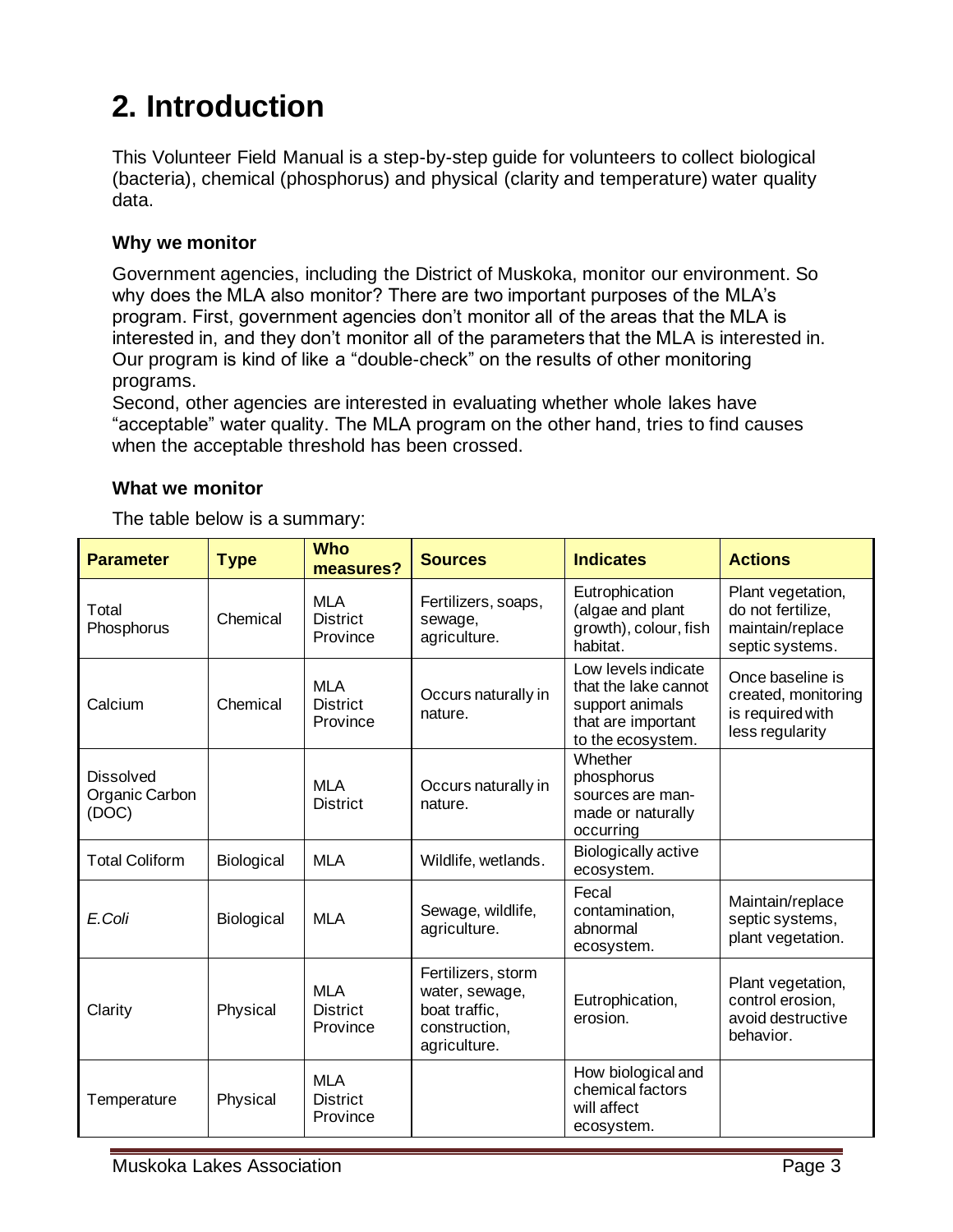Leaving your natural shoreline intact (or if need be, replacing it) and maintaining your septic tank in good working order are the most important actions any of us can take towards protecting our lakes. We can also avoid using chemical cleaners and phosphate soaps, mitigate erosion on our properties, and at all costs avoid using fertilizers (chemical or natural!).

#### **Where we monitor**

Monitoring sites have been carefully selected. They consist of a series of "deep water" locations (near the middle of a bay or small lake) and "near shore" locations (near the shoreline). Near shore locations are located where the water depth is about 1meter.

**Sites cannot be changed by any member of the volunteer team**. Sites are chosen as part of an on-going, long-term effort to monitor the water quality of the Muskoka Lakes. As such, sites are chosen for specific reasons, and cannot be dropped or eliminated once the sampling season has started. If members of the volunteer team feel new sites should be added or other changes should be made, consultation with the Water Quality Committee must be made prior to the beginning of the sampling season. Once the sampling season has started, no changes will be permitted.

| <b>Parameter</b>                               | <b>Site Selection</b>                                                                                                                                                                                                                                                                                                                                                                                                                                                                                                                                            |
|------------------------------------------------|------------------------------------------------------------------------------------------------------------------------------------------------------------------------------------------------------------------------------------------------------------------------------------------------------------------------------------------------------------------------------------------------------------------------------------------------------------------------------------------------------------------------------------------------------------------|
| Total<br>Phosphorus<br>(TP)                    | TP measurements are taken at many deep-water locations in the spring (these<br>$\bullet$<br>are known as "spring turnover" measurements). They indicate the overall<br>health of the area.<br>If these indicate that the area has surpassed an acceptable threshold, TP is<br>$\bullet$<br>measured at the deep-water location throughout the summer. Near shore sites<br>are located near denser land uses and where major streams enter the lake.<br>These help to indicate where specifically the TP concentration is too high, and<br>why it is too high.    |
| <b>DOC</b><br>(Dissolved<br>Organic<br>Carbon) | Originates from terrestrial and wetland sources and is the primary source of<br>$\bullet$<br>external organic carbon in freshwater lakes. One approach to investigate the<br>source of elevated nutrients (phosphorus) is to examine the relationship of<br>DOC with total phosphorus. Elevated phosphorus levels coupled with elevated<br>DOC levels are a good indication of natural nutrient inputs. Elevated<br>phosphorus levels without elevated DOC levels are a good indication of<br>nutrient inputs, other than natural sources such as wetlands, etc. |
| Calcium                                        | Monitored at deepwater sites only<br>$\bullet$                                                                                                                                                                                                                                                                                                                                                                                                                                                                                                                   |
| Bacteria (total<br>Coliform and<br>E.Coli)     | Bacteria measurements are taken in near shore areas with denser<br>$\bullet$<br>development. Near shore sites are located near denser land uses. This is<br>because areas with dense development are more likely to have high, human-<br>caused bacteria levels, and they are also more likely to be used for recreational<br>purposes. Bacteria are collected from locations that have had higher bacteria<br>levels in the past.                                                                                                                               |
| Clarity                                        | Clarity is measured by secchi disk at all deep-water locations identified for TP<br>$\bullet$<br>measurements.                                                                                                                                                                                                                                                                                                                                                                                                                                                   |
| Temperature                                    | Surface water temperature is recorded for all monitoring locations.<br>$\bullet$                                                                                                                                                                                                                                                                                                                                                                                                                                                                                 |

Criteria is outlined in the table below: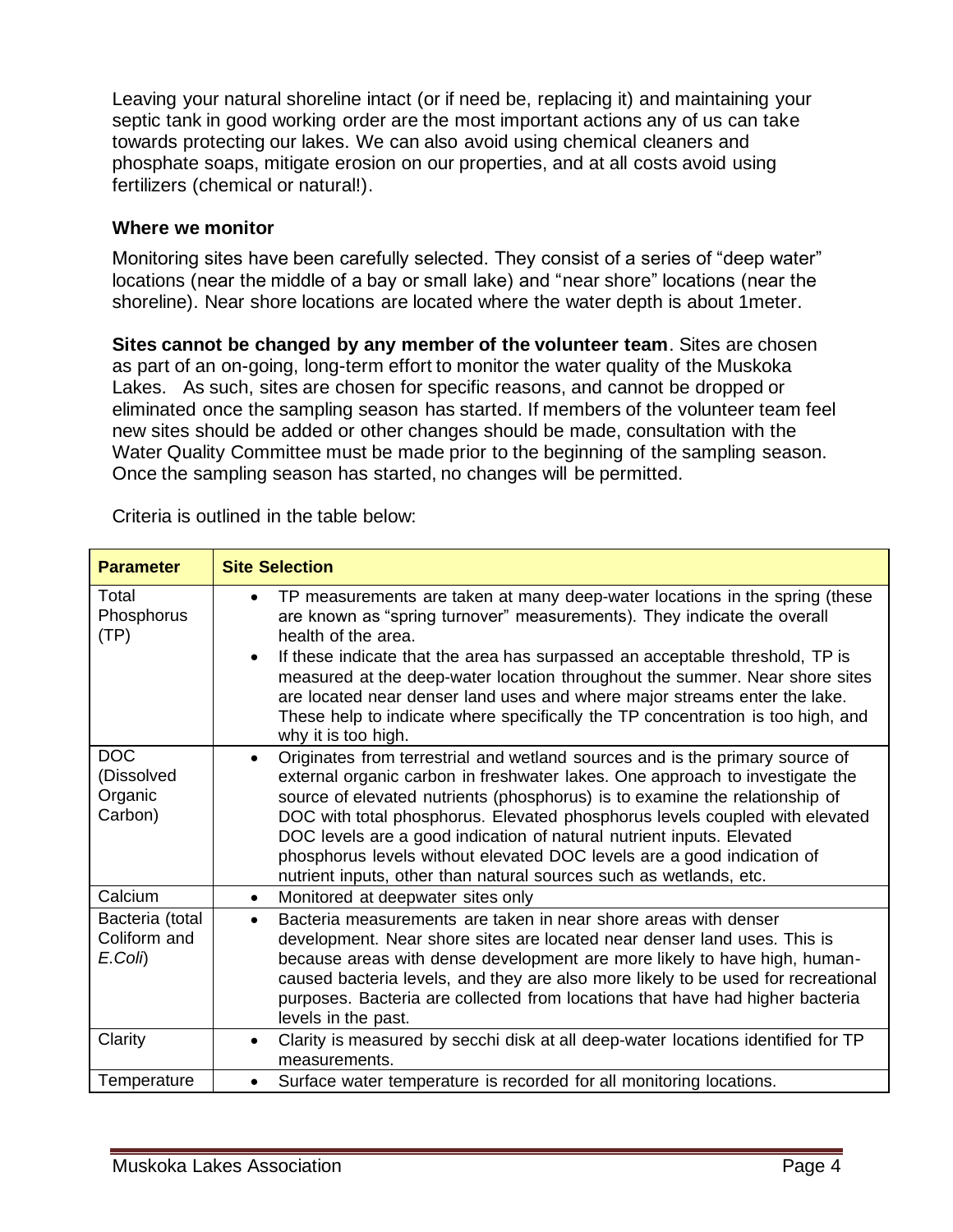# **3. Legal & Safety**

While you are participating in the monitoring program, please be safe! Remember these points:

- Always sample in a team of at least two for safety
- Always wear a life jacket or PFD when you are in the boat
- Watch for people swimming and playing in the water as you approach shore

#### **Pleasure Craft Operators Card requirements**

If you operate a boat you must have a Pleasure Craft Operator Card.

The Office of Boating Safety (Transport Canada) recommends that all boaters take a boating safety course. Having more knowledgeable boaters on our waterways will contribute to reducing the number of injuries and incidents and will save lives.

#### **Required safety equipment**

For more information, please visit [www.tc.gc.ca/BoatingSafety](http://www.tc.gc.ca/BoatingSafety)

There are safety equipment requirements that apply to all pleasure craft. Volunteers use a number of different types of boats to collect samples. Don't forget to check your safety equipment regularly – especially after taking your boat out of winter storage. Refer to the boating safety manual before heading out on the water each and every time.

#### **License**

Please ensure that your boat is licensed and registered properly. You must have a valid Hull Identification Number, Compliance Notice and License number. For more information see Transport Canada's Office of Boating Safety website at: [www.tc.gc.ca/BoatingSafety.](http://www.tc.gc.ca/BoatingSafety)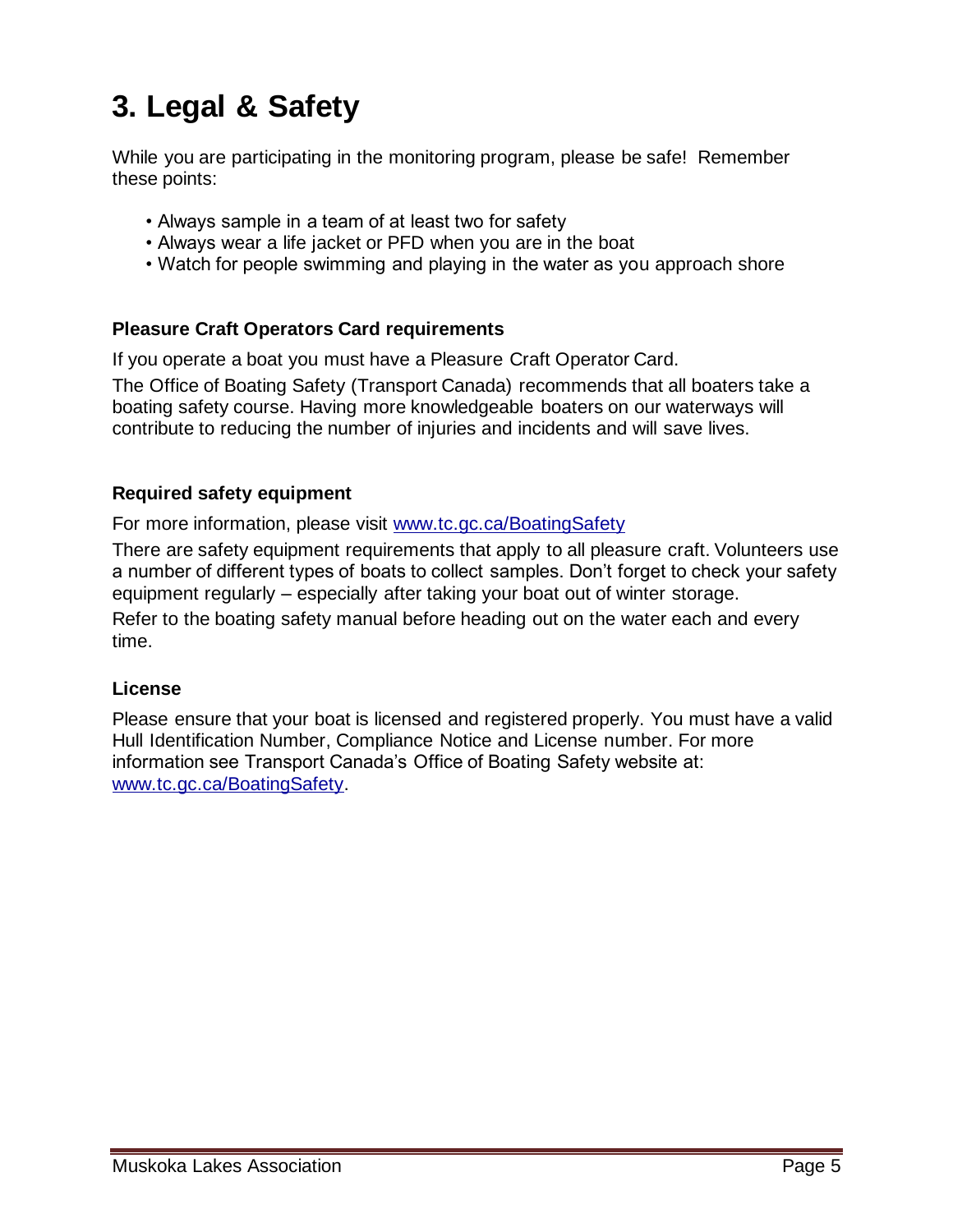# **4. Equipment**

#### **Provided:**

- ‒ 1 Volunteer Manual
- ‒ 1 plastic tray to carry the samples in
- 1 thermometer for measuring the air and water temperature



#### **You must provide:**

- ‒ A cooler large enough to hold all samples as you collect them.
- Ice, sufficient for keeping samples cool until you leave them with your Team Leader.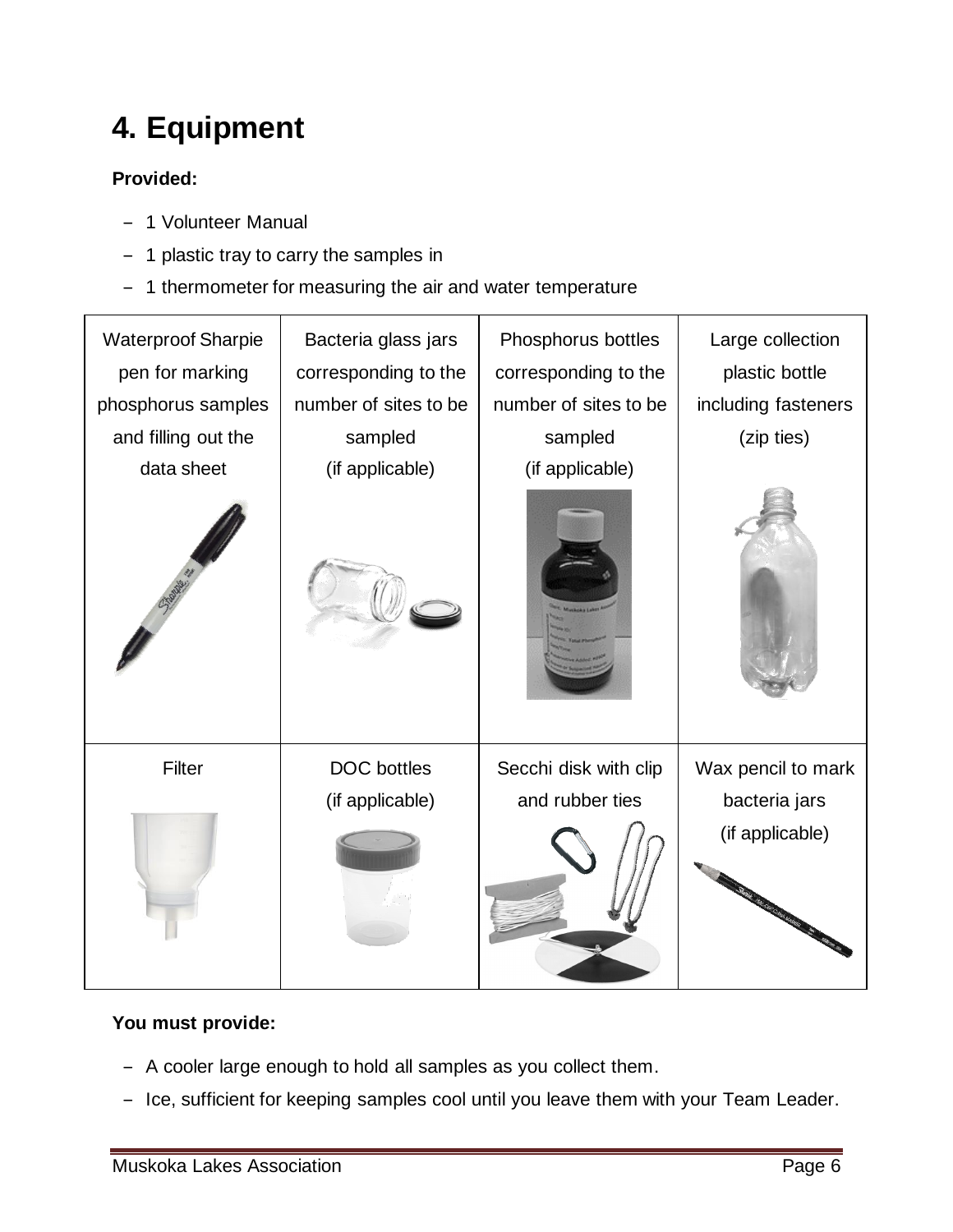# **5. Roles & Responsibilities**

As a volunteer, you are a representative of the MLA or your Affiliate Association.

You are participating in the Water Quality Monitoring program without remuneration as part of a volunteer team.

The responsibilities of your team are:

- The collection of lake water samples and recording of water temperature and data at all sites within your designated sampling area according to WQ protocols outlined in your Volunteer Manual; and
- Delivery of the samples to your Team Leader at the agreed upon time.
- You may also be requested to occasionally re-sample a particular site, or sites, if the need should arise.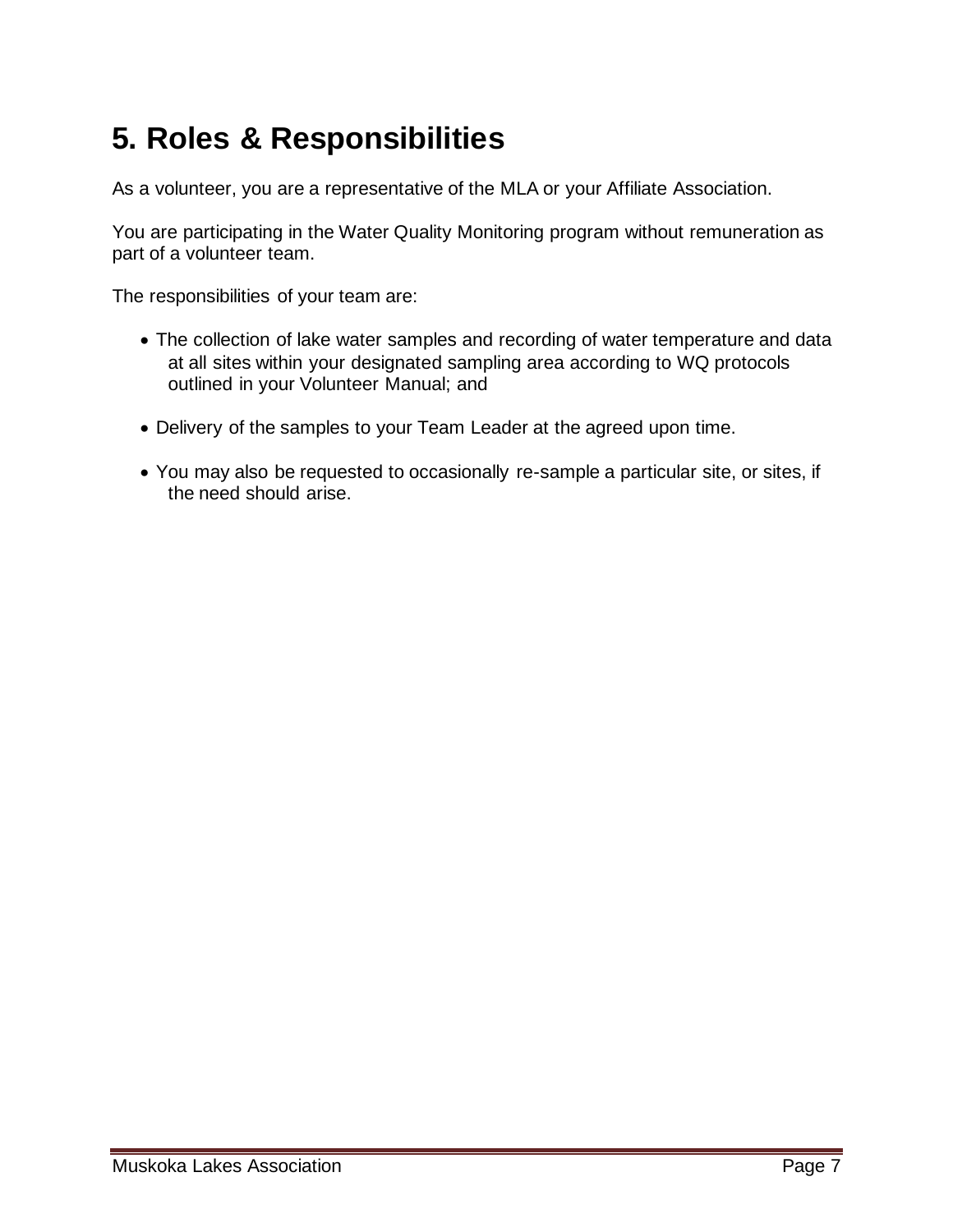# **6. Collecting your Samples**

There are a few important points that everyone needs to remember when taking samples.

- Mark the dates you are required to sample on your personal calendar. Consult with your Team Leader and other volunteer team members; try sharing the schedule evenly.
- Be familiar with the details of the MLA Water Quality program so that you can explain it to others as they may be nervous if they see you poking around the end of their dock.
- Refer any questions you can't answer to your Team Leader or the MLA Office (705-765-5723).
- Do not stir up the bottom with your boat. Try to coast into the location or use a paddle to "pole" your way in towards the shore.
- All samples must be dated.
- Make sure you match the code on your sampling bottle or tube with the site number you are sampling and the space you record your data on the sheet.
- All samples must be kept on ice and in the dark until they are turned in (a regular picnic cooler works great).
- All samples must be turned in to your Team Leader.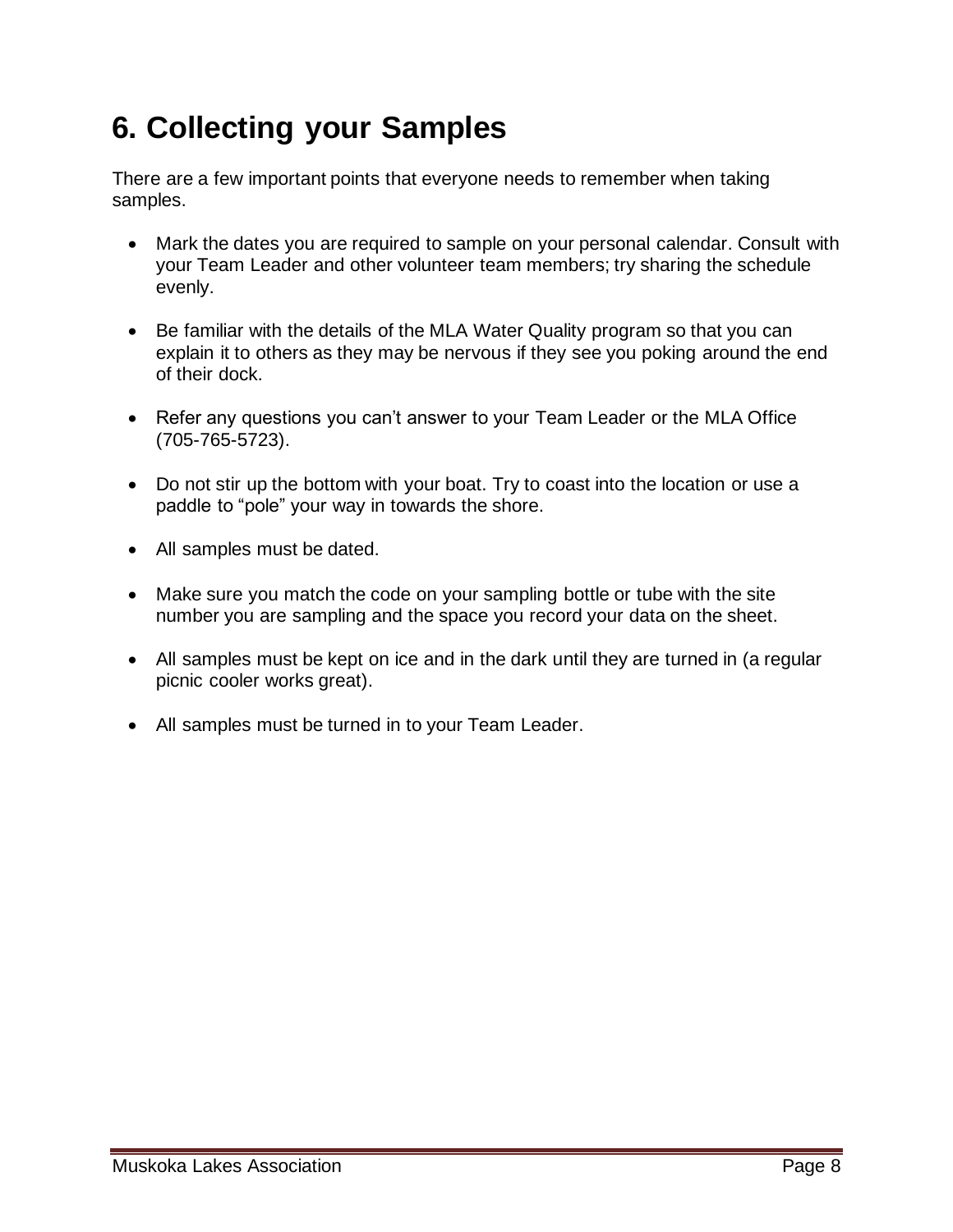### *Sampling Procedures*

#### *Before you get in your boat:*

- 1. Refer to the equipment list included for your area. Look through your equipment kit to make sure you have all of the equipment you need.
- 2. Find a data sheet in your binder.
- 3. Fill out the top portion of the data sheet before you head out to minimize the amount of writing you need to do in the boat. Include the air temperature, what time you begin sampling, whether or not there was significant rainfall over the preceding 24 hours and list the sample sites.
- 4. Consult the map of your sampling area that is included in your information package. Plan out your route and arrange your sampling bottles accordingly. Remember that the sites might not be numbered in the same order you choose to visit them.
- 5. Put the dates on the appropriate number of bottles using the Sharpie. Put the site code on the bacteria jar lid using the wax pencil.
- 6. Anyone who is touching the bottles and caps must rinse their arms and hands to remove any sunscreen, soap or lotion to avoid sample contamination.
- 7. Make sure you have all of the safety equipment you need in your boat, always test with a partner and head out to your first sampling location.

#### *At each site:*

- 1. Approach the site using GPS coordinates or the map included in this manual.
- 2. If you are taking a near shore sample, coast into the location to avoid stirring up the bottom – get as close to the shoreline as you can in your boat. Samples must be taken where the water depth is between 50cm and 150cm (1½ft –  $4\frac{1}{2}$ ft). Use your Secchi disc to ensure you are at the correct depth.
- 3. Use an anchor if necessary due to waves.
- 4. Hang the thermometer over the shady side of your boat so it hangs in the water.
- 5. Record wave action on your data sheet.
- 6. Record the Secchi depths up & down on the data sheet (at the deep-water sites only).
- 7. Record any unusual occurrences or things that might affect the sampling results, such as the presence of wildlife or construction.
- 8. Take pictures of sites if needed, especially if they have changed or if any unusual observations have been made.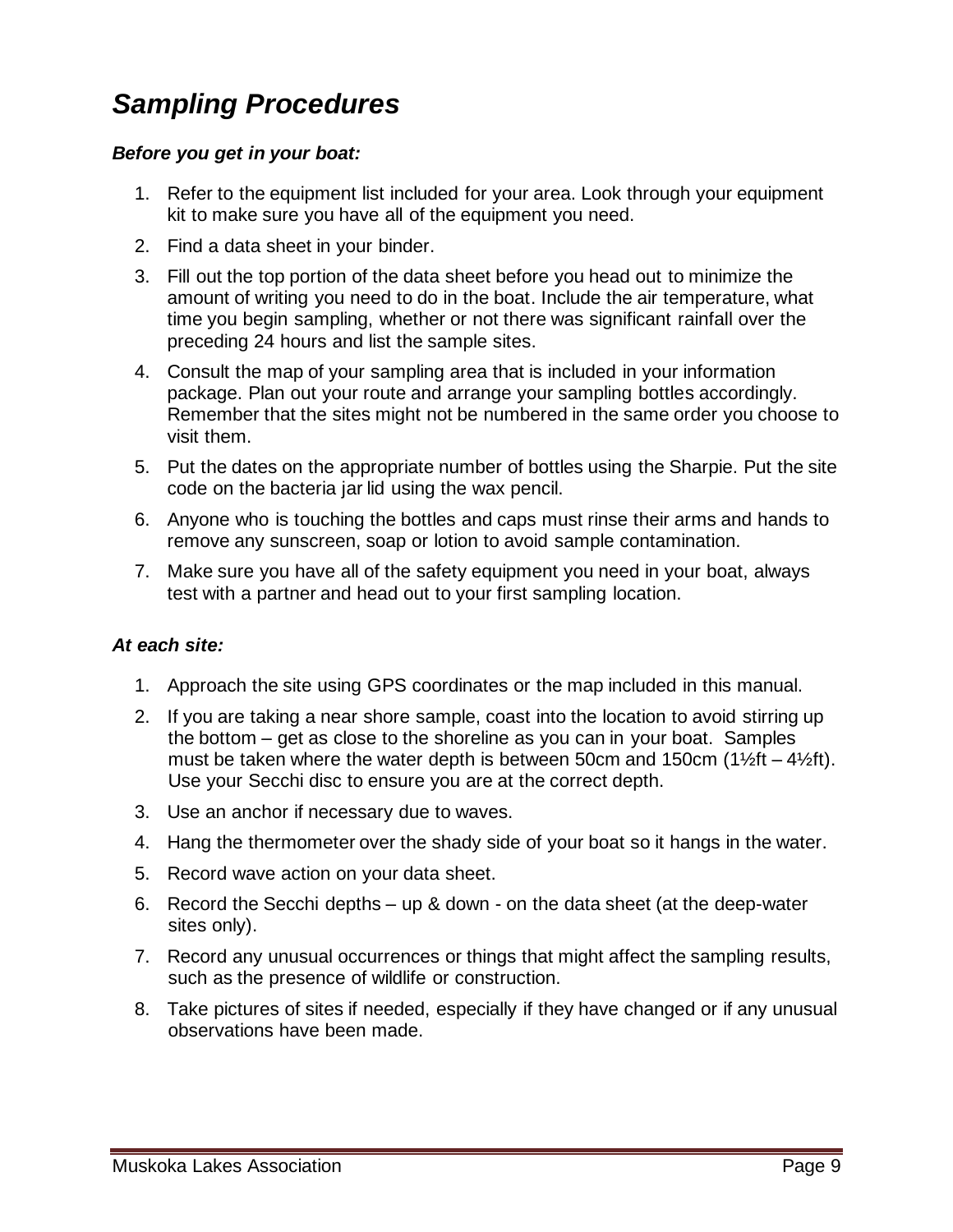- 9. Collect all of the samples that are required at that site (listed on your binder). Specific sampling protocols are listed below.
	- Phosphorus
	- DOC
	- Bacteria
- 10. Put samples in a cooler as soon as possible.
- 11. Retrieve the thermometer and record water temperature on the data sheet.
- 12. Move on to your next site.

#### *Secchi Depth – Deepwater and Wide Watercourse Sites only:*

- 1. Remove your sunglasses if you are wearing any.
- 2. Lower the Secchi disk on the attached rope into the water on the shady side of the boat.
- 3. Lower the disk until you can no longer see it (where you can no longer distinguish between the white and black portions of the disk).
- 4. Record this depth on your data sheet under "Secchi Down" in metres (the depth is indicated on the rope – tabs are placed every 10cm. Estimate to the nearest tenth of a metre).
- 5. Lower the disk a little further.
- 6. Raise the disk towards the boat until it reappears.
- 7. Record the depth it reappears in metres on your data sheet under "Secchi Up".
- 8. Retrieve the disk, making sure that the rope doesn't get tangled.

#### **Extra tips**:

You can use clothes pegs to mark the rope – two different colours to indicate "up" and "down" and then measure the rope.

Measure the depth from the surface of the water to the Secchi disk.



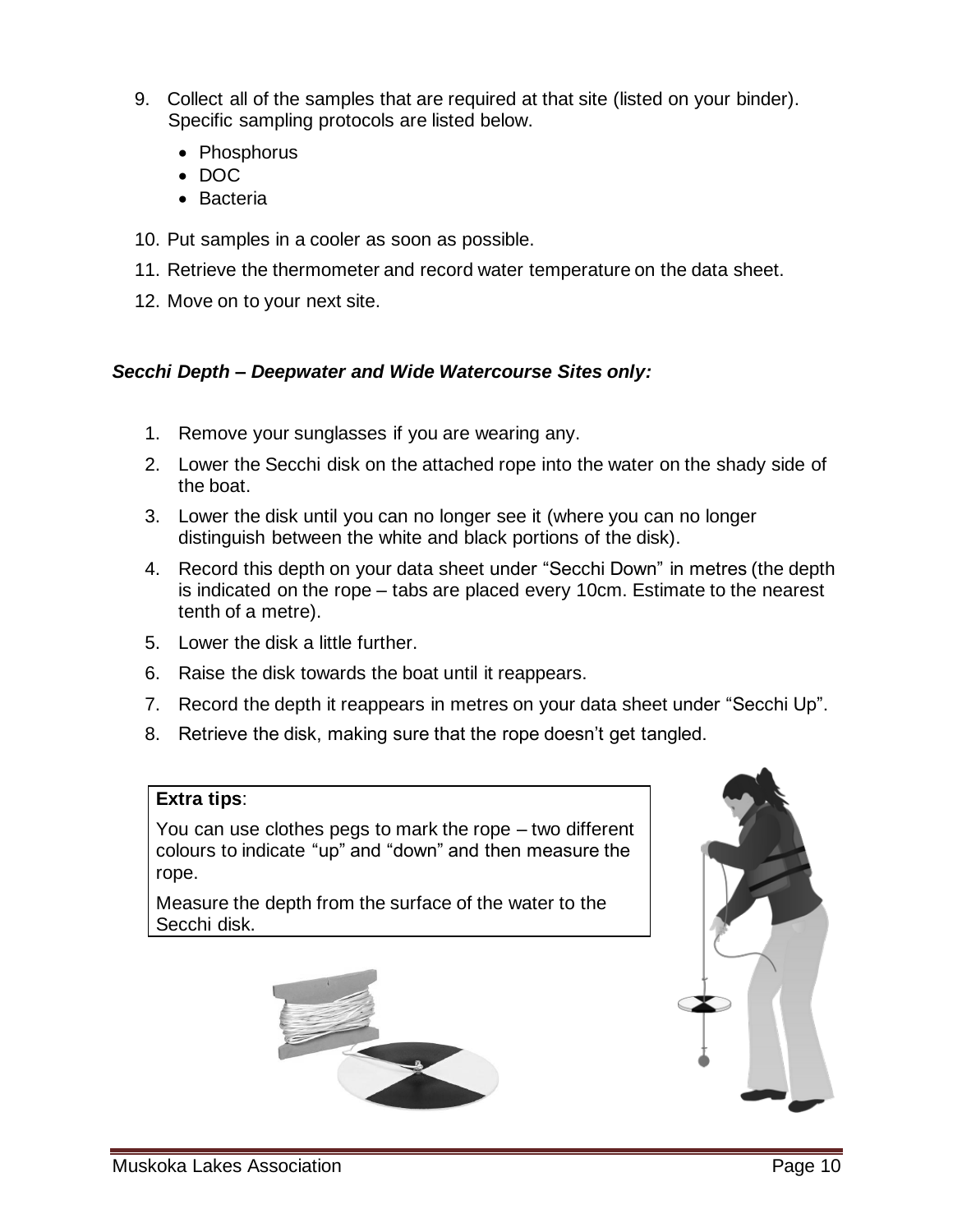#### *Phosphorus Sample Collection – Deepwater and wide Watercourse Sites*

- 1. Get Phosphorus bottles ready with correct site number.
- 2. Rinse the sample collection bottle twice using the "plunge & sweep method" (see below).
- 3. Rinse the filter twice with water from the collection bottle (fill and allow water to pass through).

\*Do not rinse phosphorus sample bottles, as they contain a preservative\*

- 4. Clip the sample collection bottle to the Secchi disk and attach using the rubber ties in vertical position.
- 5. Lower the sample collection bottle down to the Secchi depth (average of "up" and "down" depths). The bottle will fill up on the way down. Try to drop the bottle as quickly as possible. Pull up the secchi and bottle once filled.
- 6. Pour water through the filter into the phosphorus sample bottle, being careful not to touch the inside of either the bottle or cap. \**Fill to shoulder of bottle*\*. Make sure the lid is screwed on snugly.
- 7. If performing a duplicate phosphorus sample, pour the same water used for the first sample out of the collection bottle, through the filter, and into the phosphorus collection bottle.
- 8. Keep the samples cool and shaded from the sun until they can be delivered to the MLA office or your Team Leader.

Note: The filter components are held together by friction. If they come apart, reassemble the two halves with the filter screen between the upper and lower sections.

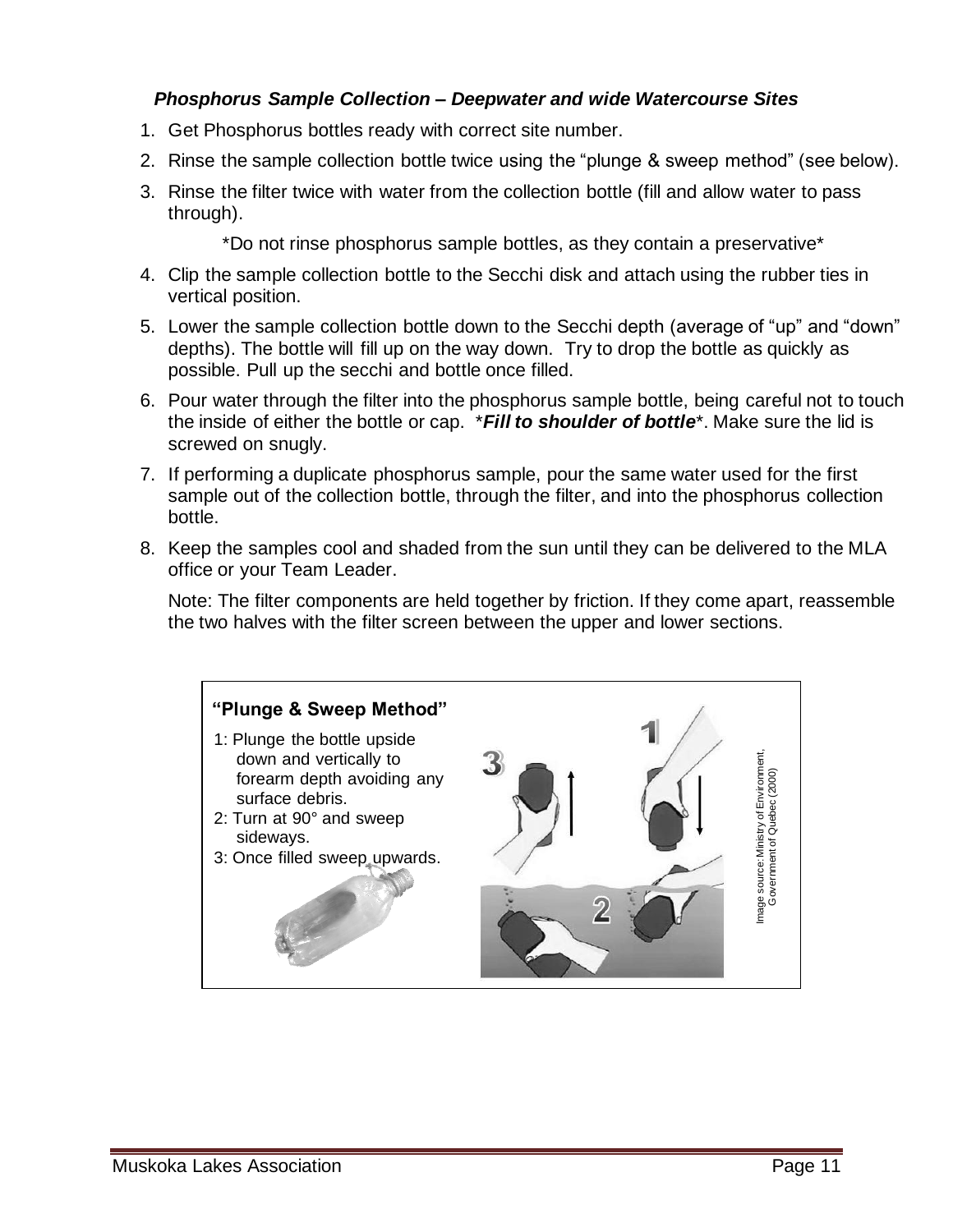#### *Phosphorus Sample Collection – Nearshore and Watercourse Sites*

- 1. Get Phosphorus bottle ready with correct site number.
- 2. Rinse the sample collection bottle twice using the "plunge & sweep method" (see below).
- 3. Rinse the filter/funnel twice with water from the collection bottle (fill and allow water to pass through).
- 4. Use the "plunge and sweep method" to fill the sample collection plastic bottle.
- 5. Pour water through the filter and into the phosphorus sample bottle, being careful not to touch the inside of either the bottle or cap. \**Fill to shoulder of bottle*\*. Make sure the lid is screwed on snugly.
- 6. Keep the samples cool and shaded from the sun until it can be delivered to the MLA office or your Team Leader.

Note: The filter components are held together by friction. If they come apart, reassemble the two halves with the filter screen between the upper and lower sections.

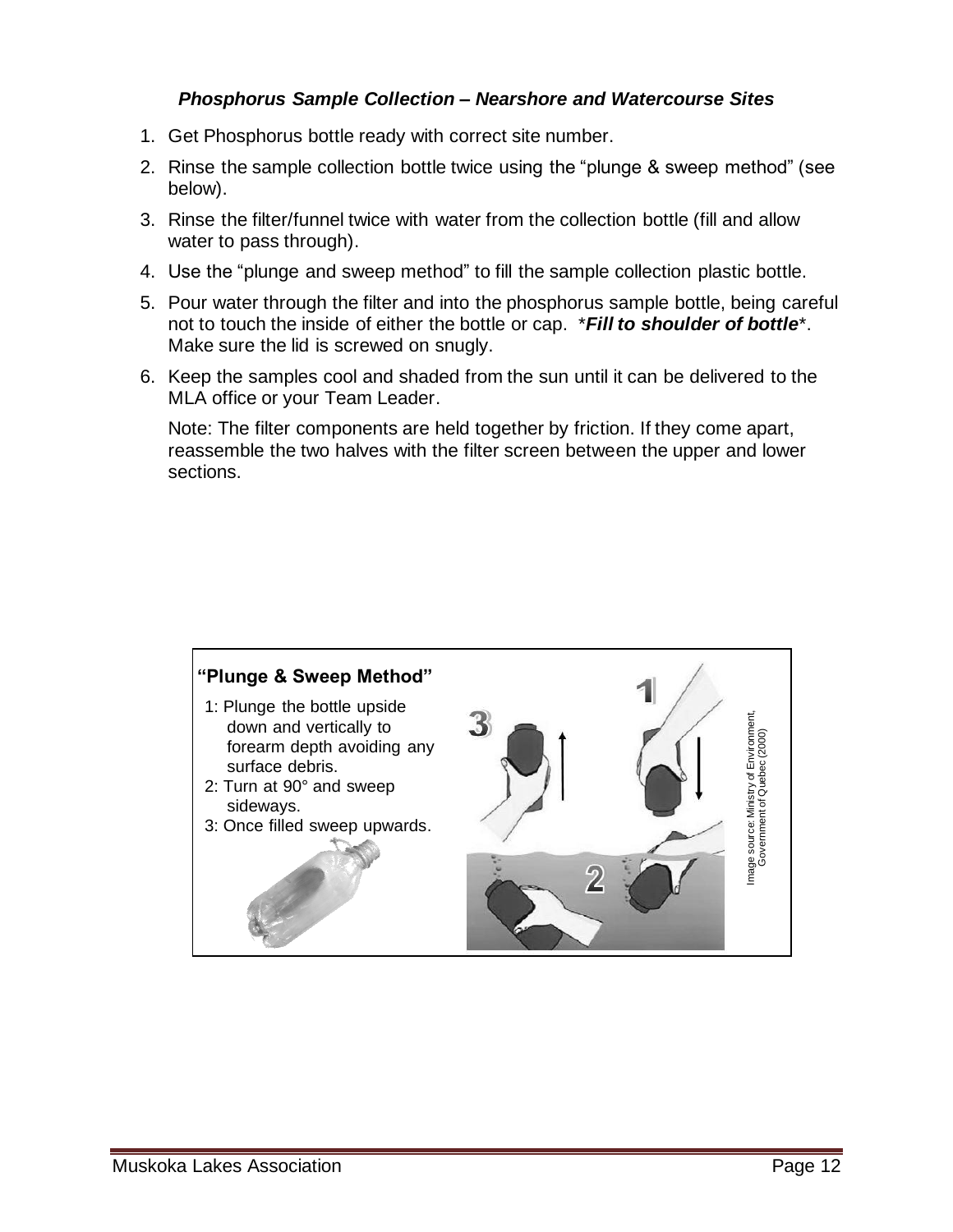#### *Bacteria Sample Collection – Nearshore and Watercourse Sites Only*

- 1. Get bacteria jar ready with correct site number.
- 2. Fill Bacteria bottle using "plunge & sweep method" leaving some air at top.
- 3. Make sure the lid is screwed on snugly.
- 4. Keep the sample cool and shaded from the sun until it can be delivered to the team leader for incubation and analysis.

\*Samples should be analyzed as soon as possible after collection\*



#### **Extra Tips**

#### **What if I have to reuse a jar from a previous sampling?**

You should have enough jars in your kit so you don't need to use a jar twice. But if you do, wash your jar and lid at home with boiling water, do not use soap or detergent.

#### **Storing used jars:**

Please do not leave the lids on your jars once used (to prevent rust formation).

#### **How do I know if I need to do a re-test?**

After analyzing your sample, your Team Leader and/or the MLA office will contact you if you need to do a re-test. In that case, you will have to take two bacteria samples.

#### **"Plunge & Sweep Method"**

- 1: Plunge the bottle upside down and vertically to forearm depth avoiding any surface debris.
- 2: Turn at 90° and sweep sideways.
- 3: Once filled sweep upwards.

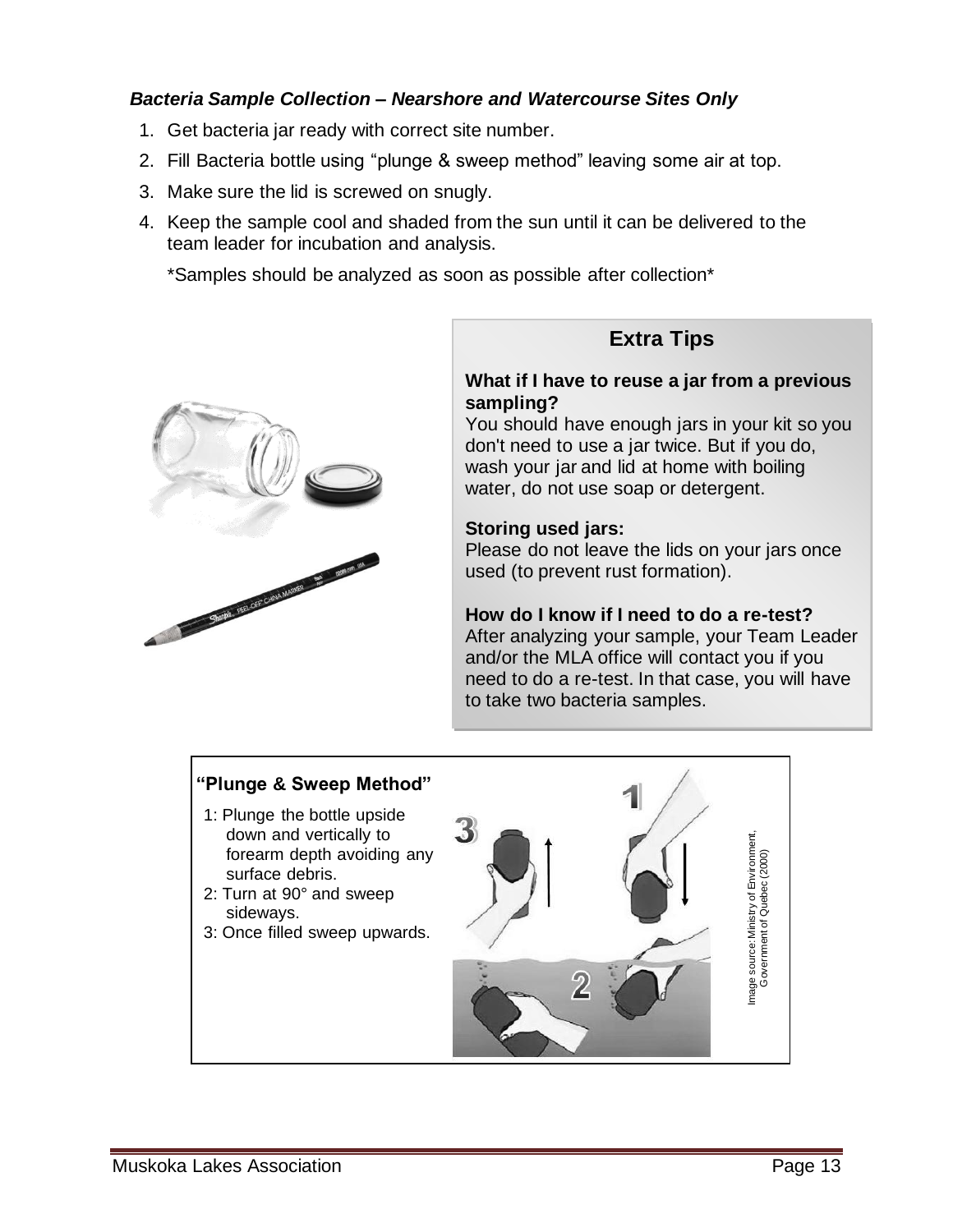# 7. Glossary

#### **Affiliate**

Is a neighbouring community group representing stakeholders of a lake, lakes or part of a lake apart from those that would otherwise be subject to the delivery of WQI, engaged for the period of this Agreement by the MLA for the purpose of delivering WQI on the lake, lakes or part of a lake for which the group represents stakeholders.

#### **Escherichia Coli**

An emerging enterotoxigenic coliform spread by fecal contamination of animal or human origin to food and water (Madigan et al, 2000). E.Coli is typically used as an indicator of fecal contamination. The O157:H7 strain is the only strain of E.Coli that is itself harmful to humans. Unpredictable numbers of organisms indicate contamination.

#### **Eutrophication**

Is the process by which lakes gradually age and become more biologically productive. Eutrophication normally takes thousands of years to progress. However, humans have greatly accelerated this process in thousands of lakes around the globe. More details at <http://www.umanitoba.ca/institutes/fisheries/eutro.html> (University of Manitoba, 2002)

#### **Indicator Organisms**

Organism used to represent all human enteric pathogens, due to its ease of detection, and its ability to conservatively estimate the presence of pathogens. Total coliforms, including E.Coli, are most often used (Henry and Heinke, 1996).

#### **Leader**

Is a volunteer who has successfully completed leader training and has the following responsibilities on all sample dates during the sampling period:

- a) Ensuring responsibilities of volunteer team are fulfilled;
- b) Analyzing bacteria samples according to protocols and practices demonstrated in leader training and outlined in this manual;
- c) Completing data entry as required on data sheets and online; and
- d) Delivery of phosphorous samples to MLA office before 10 a.m. on Wednesday of sampling week.

#### **Parameters**

Each measurement of water quality is called a parameter. The parameters used in the WQI are total Coliform, E.Coli, total phosphorus, turbidity and temperature.

#### **Phosphorus**

Phosphorus is a component of DNA and RNA and essential element for all living cells. Phosphorus is usually the limiting nutrient in Canadian Shield aquatic ecosystems, which means that adding phosphorus to such an ecosystem results in increased plant growth. Human-based phosphorus sources greatly speed up the process of eutrophication. The most important commercial use of phosphorus-based chemicals is the production of fertilizers.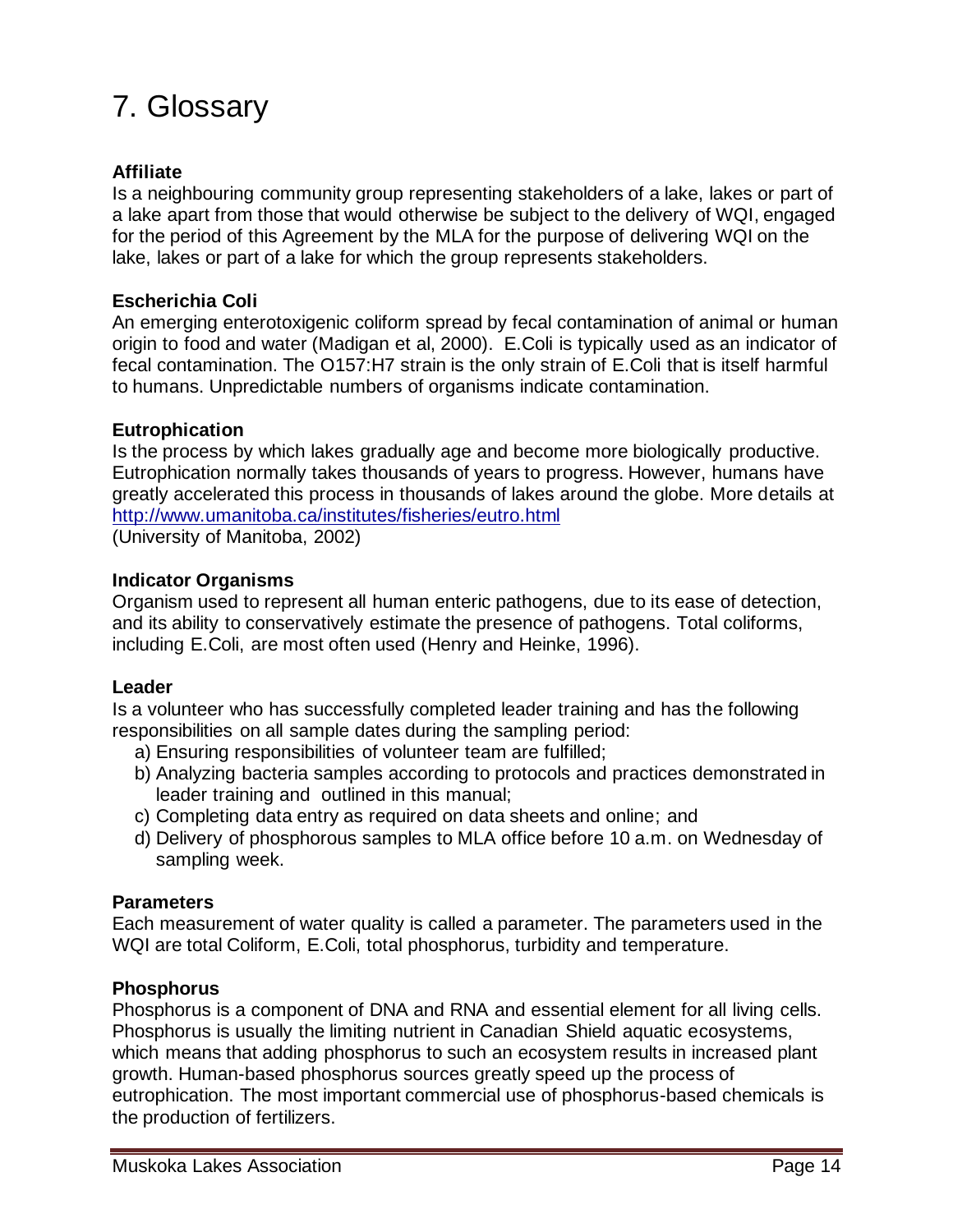#### **Sample Date**

Means the period of time during which a single iteration of the sampling protocols and associated analysis takes place (typically beginning Monday morning and finishing Tuesday afternoon).

#### **Sampling Area**

A geographic location named in supporting documentation and encompassing a group of sites.

#### **Sampling Period**

**T**he period of time between May 2017 and September 2017 during which four (4) sample dates for each site will be scheduled.

#### **Secchi Depth**

Secchi depth is a parameter used to determine the clarity of surface waters. The measurement is made with a "secchi" disk, a black and white disk that is lowered into the water and the depth is recorded at which it is no longer visible.

#### **Site**

The discrete and unique location as identified in supporting documentation where samples are to be collected on each sample date.

#### **Total Coliform**

All aerobic and facultative anaerobic, gram-negative, non-spore-forming, rod-shaped bacteria that ferment lactose with gas formation within 48 hours at 35 degrees Celsius (APHA et al, 1985). Unpredictable numbers of organisms indicate contamination.

#### **Turbidity**

Turbidity is a cloudiness or haziness of water (or other fluid) caused by individual particles (suspended solids) that are generally invisible to the naked eye, thus being much like smoke in air. Turbidity is generally caused by phytoplankton. Measurement of turbidity is a key test of water quality.

#### **Volunteer**

Is an agent of the MLA or Affiliate who successfully completes volunteer training and participates without remuneration in WQI as part of a volunteer team.

#### **Volunteer Team**

Is a group of volunteers that may include a leader who are collectively responsible for the collection of samples and recording of water temperature and metadata at all sites within a designated sampling area according to WQI protocols and procedures demonstrated in volunteer training and addressed in supporting documentation thereto; at least one trained volunteer must participate on the volunteer team on each sample date during the sampling period.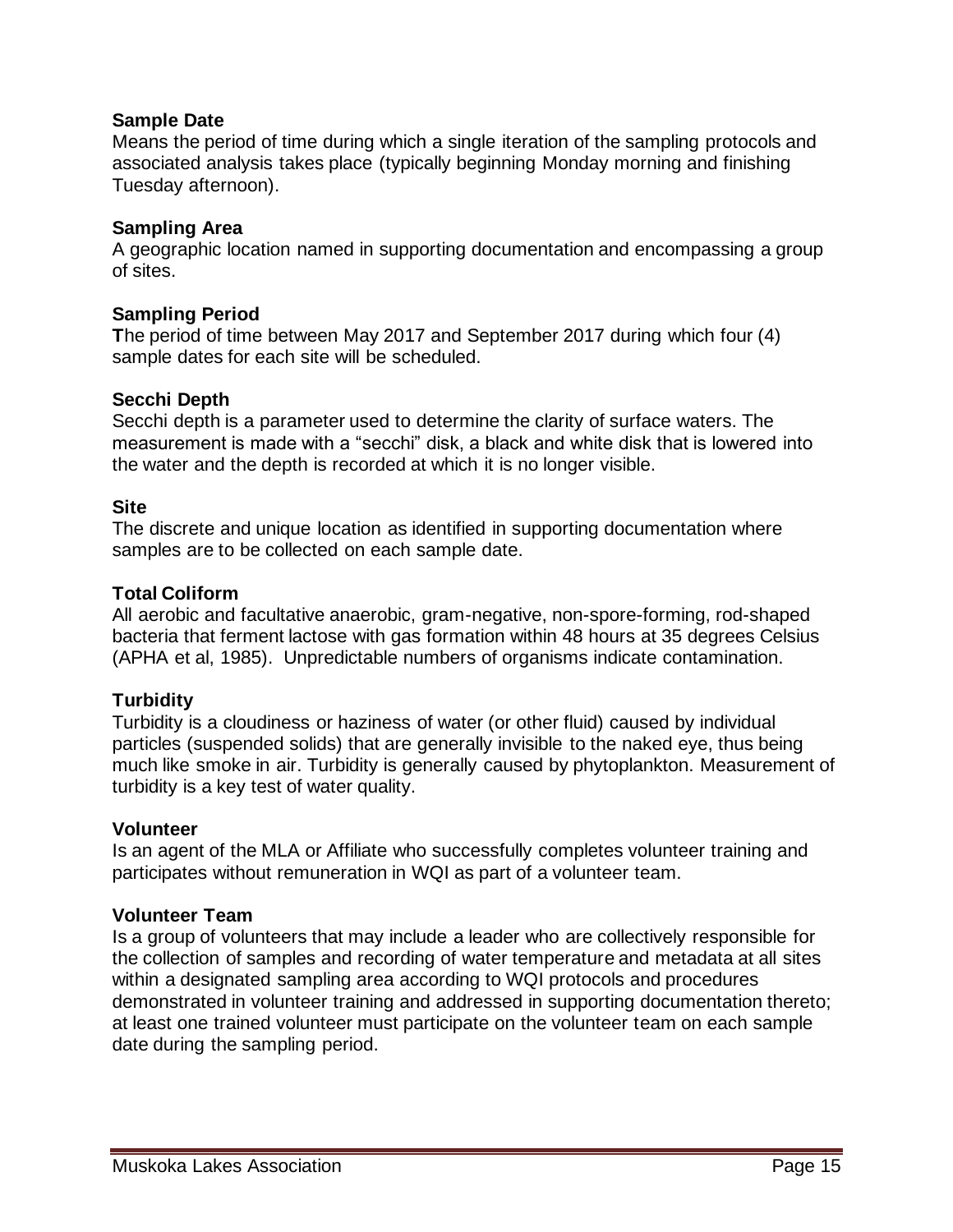